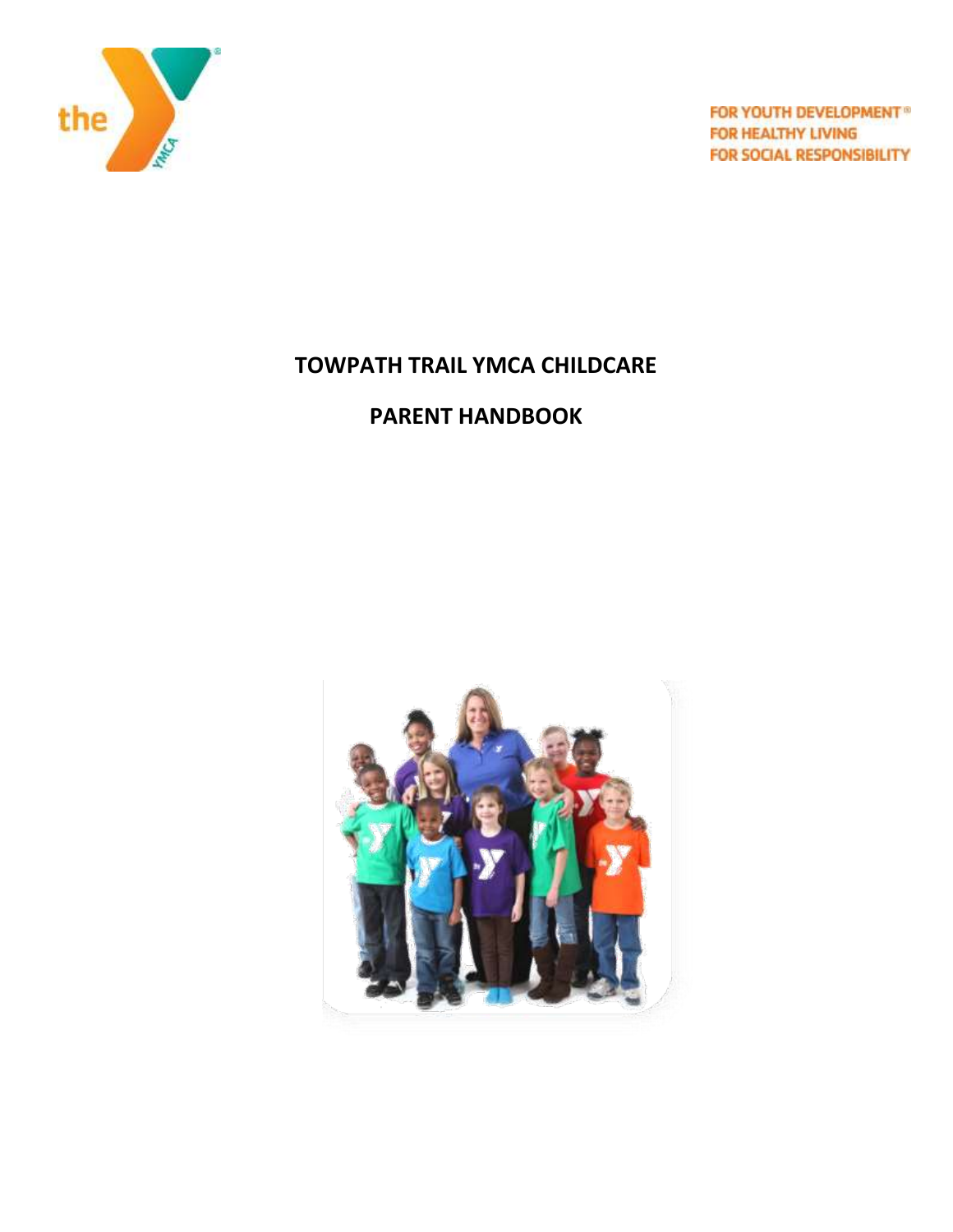#### **TOWPATH TRAIL YMCA CHILD CARE PROGRAM**

**1226 Market Street NE Navarre, OH 44662 (330) 879-0800**

# **Dear Parents / Guardians:**

We would like to welcome you and your child and/or children to the Towpath Trail YMCA's Child Care and School-Age program. This handbook contains information regarding our program and policies. It is very important that you read this handbook and keep it handy as long as your child is enrolled in the program. It will answer many questions you may have about the YMCA Child Care program.

Our program is licensed through the Department of Jobs and Family Services. We have voluntarily opted to strive for a more qualified Child Care Program by incorporating additional standards to achieve Step-Up-To-Quality Star status. Step-Up-To-Quality is a three star rating program that is a guide to improving child care programs throughout the state. Centers usually apply for one star at a time. We have now achieved a Star 2 rating for our center. Our ratios have been lowered and teacher qualifications have increased to meet the Star 2 status.

# **PHILOSOPHY AND GOALS**

The YMCA has a mission to put Christian principles into practice through programs that build a healthy spirit, mind, and body for all participants. Our goal, as an organization and as a quality child care, is to support and strengthen the family and to help children develop to their fullest potential. We strive to achieve this goal in an environment that is positive, safe, supportive, and nurturing and we are deeply committed to providing quality care for all children regardless of social-economic background.

At the YMCA, we understand that each child develops at his or her own rate, in his or her own unique way. We are committed to providing your child with a program that not only meets the developmental needs of his or her age group, but a program that meets the needs of your child as an individual. Each child's individuality is respected and children are encouraged to share their thoughts and feelings as they try new things, grow, and experience the world around them.

Our School-Age program strives to embody the YMCA mission by providing children with a well-rounded program. The program includes daily art projects, daily games and active play in the gym, homework time, and a great selection of games and toys. The staff is a team of quality caregivers who model Christian values, provide developmentally appropriate guidance and activities, and promote healthy, positive interactions.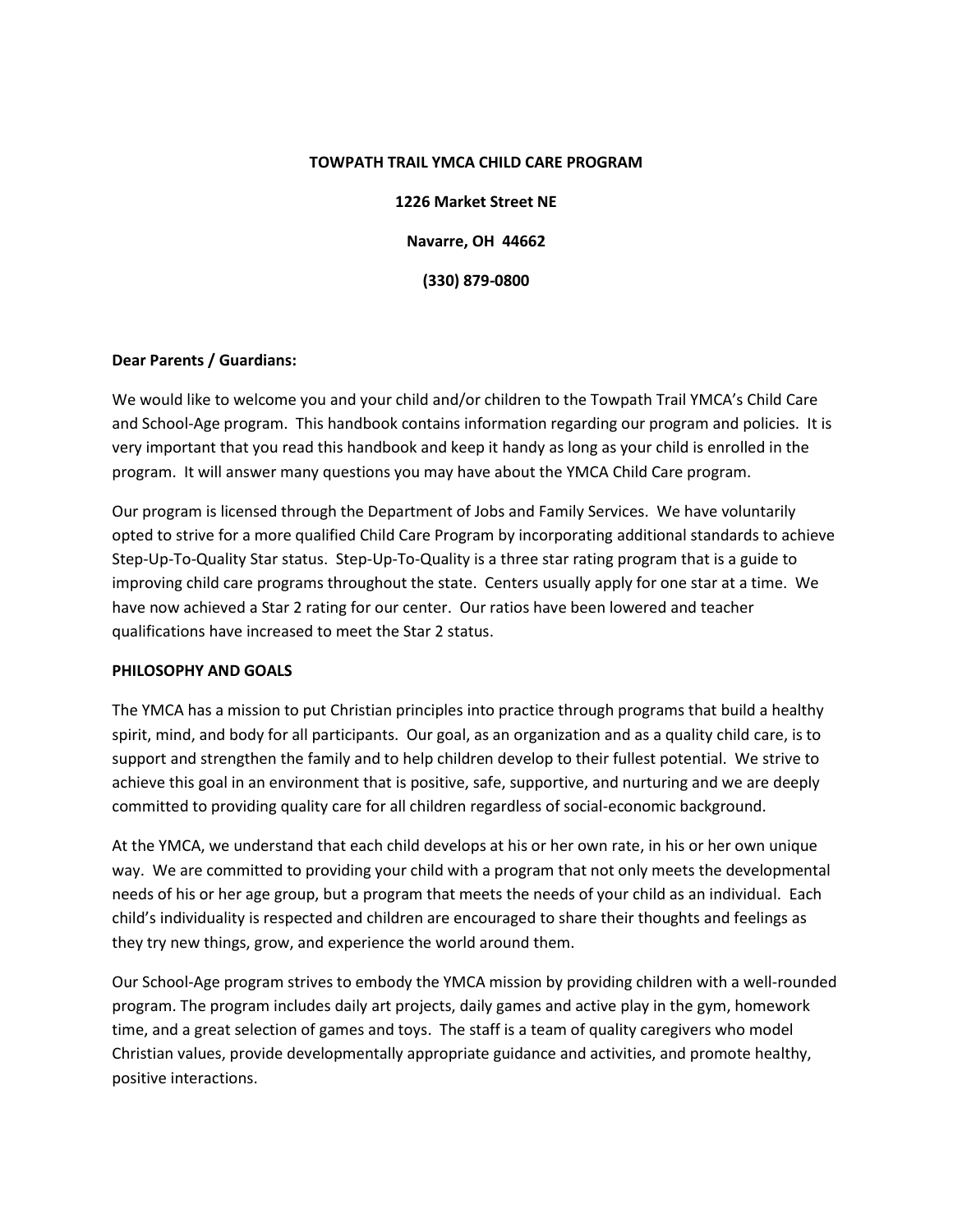## **ADMISSIONS**

To enroll your child and/or children in the Pre-School or School-Age Child Care Program you must complete an enrollment packet. You may obtain an enrollment packet at either the front desk or from a child care staff member. The packet must be completed and returned along with a registration fee, BEFORE your child may attend the YMCA child care program. This packet includes a health and enrollment form prescribed by the Ohio Department of Jobs and Family Services.

## **HOURS AND DAYS OF OPERATION**

The Towpath Trail YMCA provides pre-school child care daily from 6 AM- 6 PM throughout the school year. This program also runs throughout the summer months. It closes only on dates announced by the YMCA in advance and for holidays.

There are pre-school only classes for 3 and 4 year olds on Tuesday and Thursday and for 4 and 5 year olds on Monday, Wednesday, and Friday. The AM schedule runs from 8:45 – 11:15 and the PM schedule runs 12:15 – 2:45. This program runs through-out the school year only. The preschool follows the Fairless Local School District schedule. If Fairless Local Schools are closed the pre-school program is closed. This includes when the school district closes for inclement weather.

The Towpath Trail YMCA provides before and after school care Monday through Friday. Before school care begins at 6:00 AM and continues up until the time your child leaves for school. After school care begins from the time your child gets off the bus from school until 6:00 PM. In addition to before and after school care, we provide parents with all day child care, on days that the Fairless Local School District is closed. Child care for school-age children attending other schools will not be available if Fairless Local School District is NOT closed. If Fairless Local is closed, and your child's district is closed, children are able to attend our child care for the day. All paper work must be complete and up- to-date. The days available for extended care include snow days, some of Christmas Break, Spring Break, Teacher In-Service days and throughout the summer. On these days, YMCA child care begins at 6:00 AM and ends at 6:00 PM.

During the summer and other times when school is not in session, the children will follow a varied schedule that includes regular field trips, special activities and projects, in addition to arts and crafts, games and gym time. The program will include water play and / or swimming and walking to the park on a regular basis. The schedule will vary on a day to day basis, but parents will receive a weekly newsletter /schedule as a reminder and/or any changes or updates.

Children will be separated into groups according to ages and numbers of students. Each group will have a different schedule designed to meet the developmental needs of the group. Dedicated staff members will be assigned to the groups. Each group will have a designated area and will rotate the used of shared space during the course of the day.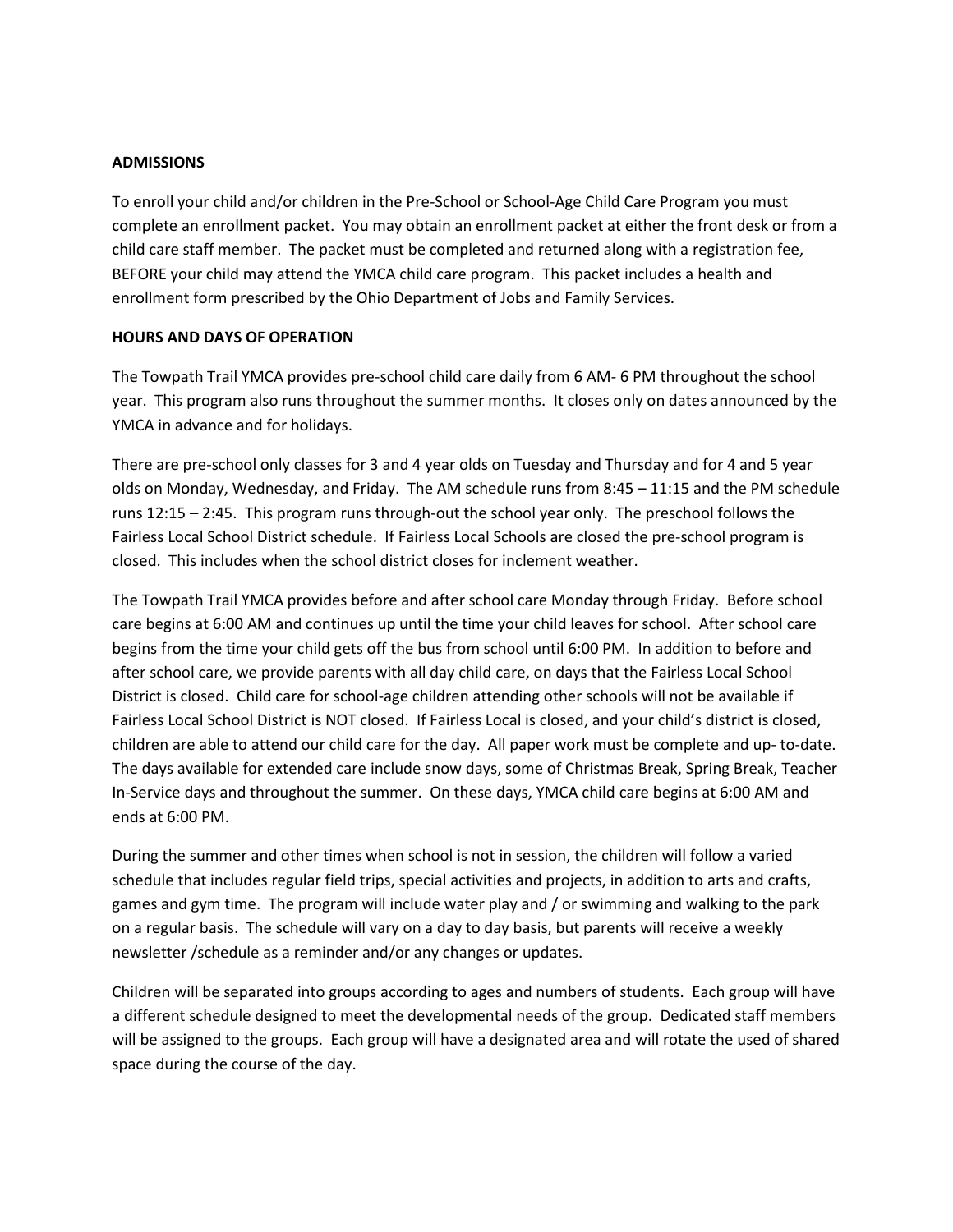The YMCA child care program does NOT provide services on the following days: New Year's Day, Memorial Day, Independence Day, Labor Day, Thanksgiving Day, Christmas Eve, Christmas Day, and New Year's Eve. This includes child care, school-age and all pre-school programs.

# **PAYMENT POLICY**

Payment is due one week in advance for the days your child is scheduled to attend. It is important that you notify us of your child's schedule in advance. You can notify us of your child's schedule for the upcoming week by filling out the form, over the phone, or in person. You may fax their schedule to the Child Care Director at  $330 - 879 - 0400$ . An email may be sent to adoubledee@weststarky.org.

#### **SCHEDULES**

Schedules for pre-school and school-age children must be turned in to the YMCA one week in advance. If there is no schedule given, the YMCA will assume your child is coming and you will be charged for that day whether they are there or not.

#### **FINANCIAL ASSISTANCE**

If you participate in the Child Care Assistance program offered through Jobs and Family Services, your weekly co-payment is due every Friday. If you do not qualify for this assistance and require a special payment arrangement or financial aid, please see the Child Care Director.

# **LATE FEES**

Our Child Care program closes promptly at 6:00 PM each evening. If your child has not been picked up by that time, you will be charged a \$5.00 late fee. An additional \$5.00 charge will be added for every 15 minutes, or portion of, your child remains at the center past 6:00 PM.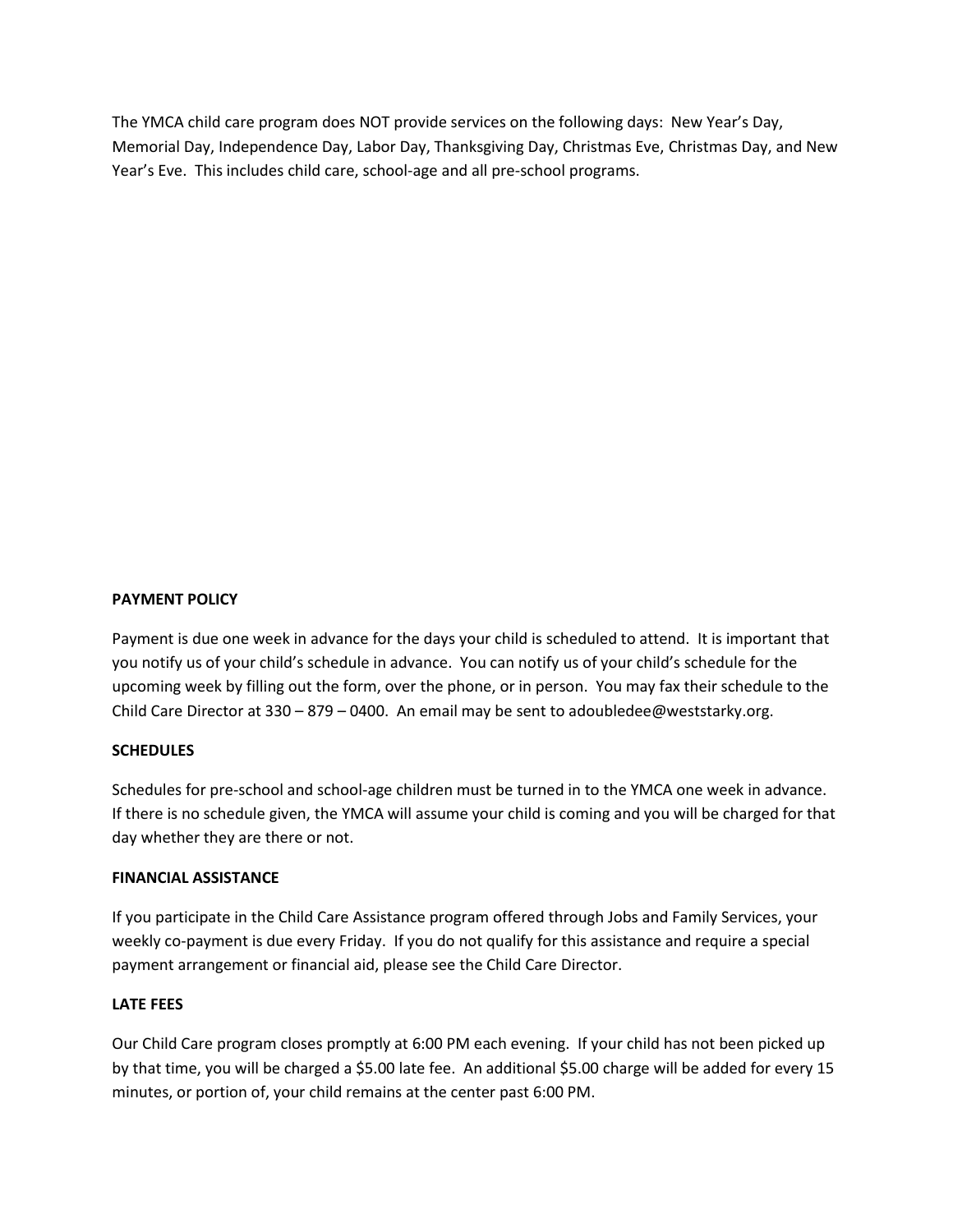# **CALLING YOUR CHILD OFF**

If your child will not be attending the program on a day that he or she is scheduled to attend, you MUST call the YMCA at 330-879-0800 by 8:00 AM. You will still be charged for that day but not charged a call off fee. If your child does not come and you do not call him or her off, you will be charged for that day and \$5.00 extra.

# **WITHDRAWING YOUR CHILD**

If, at any time, you wish to withdraw your child, on a temporary or permanent basis, you must notify the YMCA and complete a withdrawal form at least one week in advance. If you have not signed a withdrawal form, you will continue to be charged your current fee for your child's scheduled days. You will be charged a fee to withdraw at the time of the notice.

# **TAX ID**

The YMCA's Tax ID number is available upon request.

# **SUPERVISION POLICY**

# **Staff / Child Ratios and Maximum Group Size**

The YMCA Child Care program will maintain the state required ratio and the ratio for the Step-Up-To Quality Star rating the center has achieved. In accordance with state requirements, the YMCA will maintain maximum group sizes for designated areas in the facilities. Maximum group size is defined by the number of children that can be cared for at any time in one room or area. Group size limitations do not apply during lunch time, snack time, outdoor play, or special activities and field trips. Staff members will increase each time the group reaches the maximum number of students for a staff member.

Supervision / Ratios

- 1 to 10 Three Year Olds
- 1 to 12 Four / Five Year Olds
- 1 to 16 School-Age
- 14 Limit Pre-school Room
- 24 Limit Daycare Room
- 24 Limit Playground

# **CHILD SUPERVISION POLICY**

In order to ensure that children are supervised at all times, children are NOT permitted to be in any area of the room or building where they cannot be seen and heard by a child care staff member regardless of the child's age. The only exception to this rule is when children are in the bathroom. At all other times, children will be supervised by the child care staff.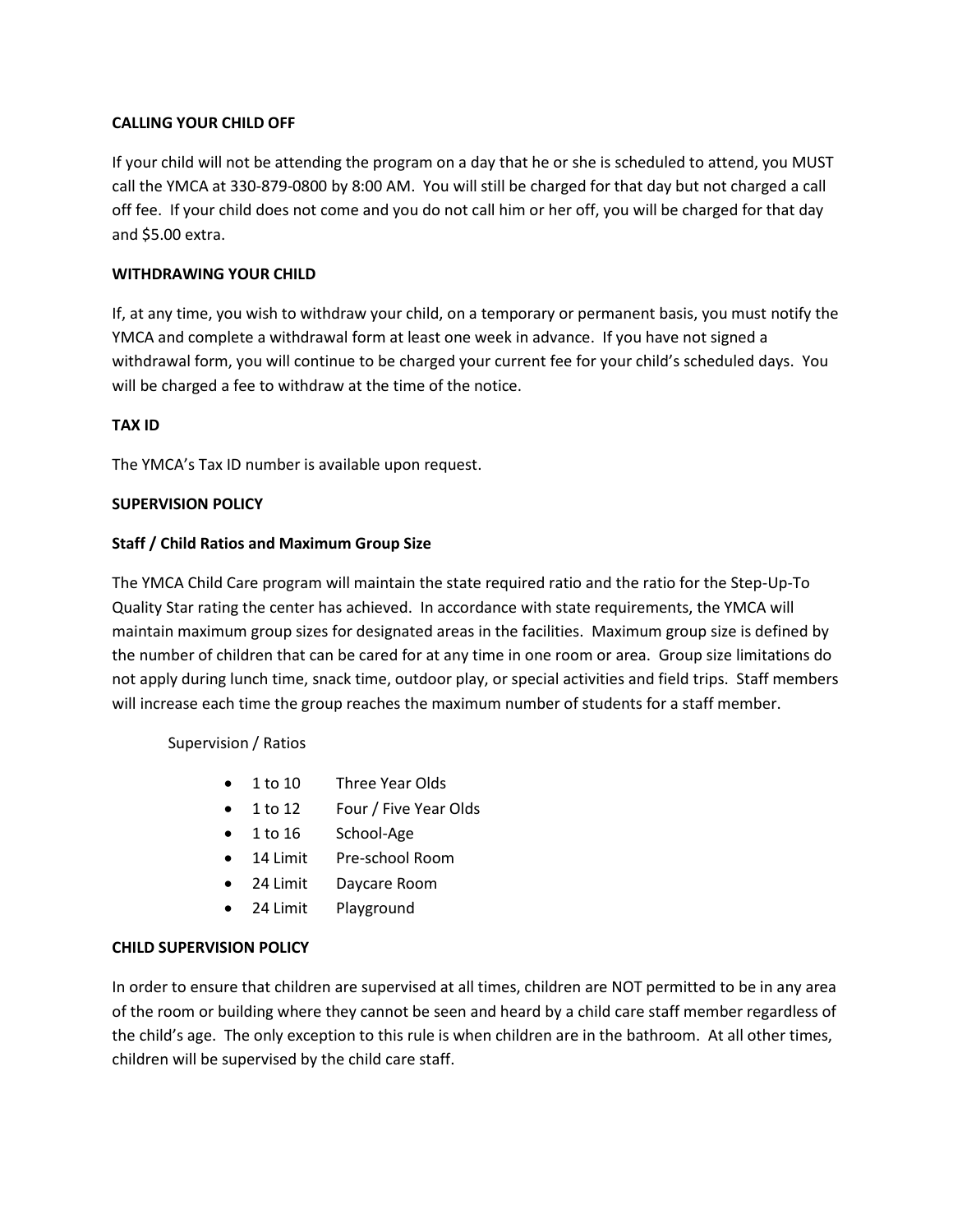# **ARRIVAL AND DEPARTURE POLICY**

When dropping off or picking up your child, you are required to sign your child in or out upon entering the YMCA. A staff member will sign the child in when he / she enters the classroom. CHILDREN ARE NOT PERMITTED TO ENTER THE CHILD CARE CLASSROOM OR SCHOOL-AGE AREA IN THE MORNING WITHOUT AN ADULT. This policy is implemented to assure the safety of your child by the provided supervision. Parents are responsible for the supervision of their children prior to signing them in for the morning, and after signing them out in the evening.

# **POLICY FOR DETERMINING THE WHEREABOUTS OF ABSENT CHILDREN**

If your child will not be attending on a day he or she is scheduled to attend, you must call the YMCA at 330-879-0800 by 8:00 AM to call your child off for that day. If your child does not get off the bus on a day that he or she is scheduled to attend AFTER SCHOOL CARE and has not been called off, the child care staff will attempt to determine the whereabouts of your child. A child care staff member will try to reach a parent or guardian by phone, to confirm that the child is safe. If a parent or guardian cannot be reached, the child care staff will call the persons listed by the child's parent or guardian as authorized pickups and emergency contacts. The staff will also call the child's school and the bus garage as needed. The child care staff will leave detailed messages at all numbers and will continue to call until the child's whereabouts are determined. In the event that the staff is still unable to confirm the whereabouts of a child after calling all the child's contacts, his or her school, and the bus garage, AND a time period of twenty-five minutes or more has elapsed since the child failed to get off the bus, the police will be notified and the child will be reported missing. This policy is implemented for the safety of your child.

# **CHILD RELEASE POLICY**

A child may be released only to those persons authorized by the child's parent or guardian in the child's enrollment packet. A child may be released to a person not listed as an authorized pick-up ONLY if the parent or guardian of the child provides the child care staff with a written statement, signed and dated, granting such a person permission to pick up the child on a specific date or dates in advance. A person not authorized in the enrollment packet may ONLY pick up the child on the dates specified in writing by the parent or guardian. Parents or guardians may authorize by fax ONLY if the fax is written, signed, and dated by the parent or guardian. If a parent wishes to permanently add or remove a person from his or her child's regular pick-up list, the child's enrollment packet may be amended or updated in person at any time.

# **SAFE TRANSPORTATION**

For the safety of your child, the child care staff will NOT release a child to any person or persons who appear to be intoxicated or otherwise impaired. Emergency contacts will be called to transport the child home safely. In the case of parents or guardians police will be notified if necessary.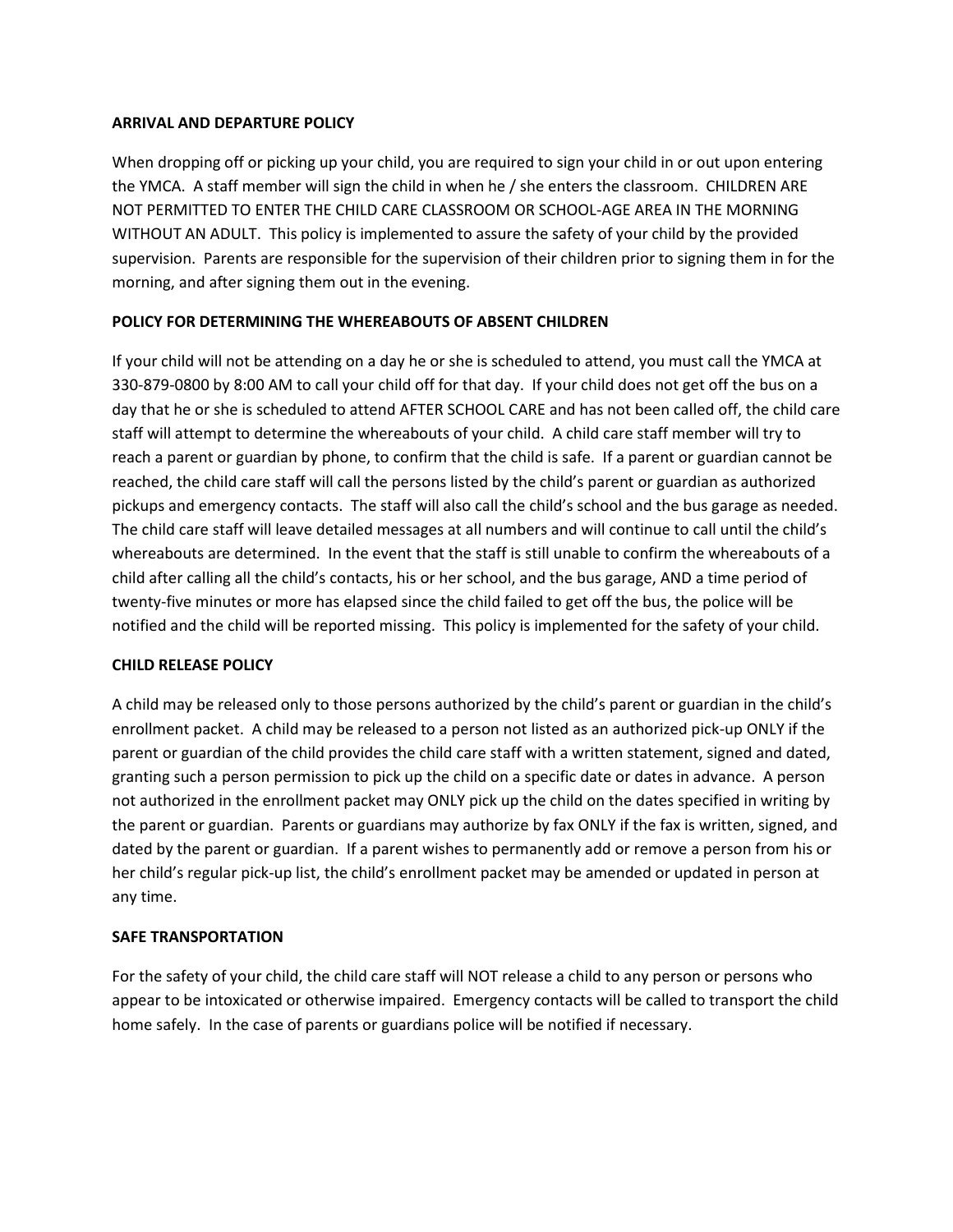## **PHOTO ID**

Anyone picking up a child must be prepared to show a photo ID, including the child's parents or guardians. Any person unknown to the child care staff on duty MUST show a valid photo ID, and authorized to pick up the child. Any person unable to produce a photo ID will NOT be permitted to leave with a child until their identity has been confirmed.

## **CUSTODY AGREEMENTS**

If there are any custody agreements/issues that staff should be aware of, please notify the child care director immediately and provide appropriate court documentation. The YMCA is not permitted to deny a parent access to their child without proper documentation.

# **HEALTH / SAFETY PRACTICES**

## **MEALS AND SNACKS**

Children may bring breakfast if they arrive before 7:30 AM. Breakfast is a very important meal for your child. Please make sure that you include three out of the four food groups in your child's breakfast. We want to encourage you to give your child the full nutritional value to start their day.

When parents or guardians pack their child's lunch it must contain foods from the four food groups. The four food groups are meat/meat alternative, bread/grains, fruit/vegetable, and milk. If juice is sent in your child's lunch, it must be 100% fruit juice. The YMCA encourages parents to not include fried or processed foods in their child's lunch. As a child care center, the YMCA is required to have foods from these four groups available in case lunch is not brought or does not meet the mandated nutritional requirements. If we have to offer your child a missing item from their lunch, you will be charged.

The YMCA does not provide lunches during the school year. If the food program for summer camp is utilized it is in the summer only. During the first and last weeks of summer camp children must bring a packed lunch. Parents are not charged for the summer camp lunches, but must send a packed lunch if your child will not eat the scheduled lunch for that day. When sending a packed lunch in the summer, it is best not to send warm-ups since children often eat outside.

Day Care children will be provided breakfast between the hours of 8:00 and 9:00 AM and a snack in the afternoon. Parents may be asked to provide items to insure a healthy snack.

Snacks for the pre-school program are at the discretion of the teacher.

School-Age children will be given a snack after arriving from the bus. Parents may be asked to provide items to insure a healthy snack.

#### **MANAGEMENT OF ILLNESSES**

The YMCA provides children with a clean and healthy environment. However, we realize that children become ill from time to time. Please do not send your child to the YMCA if he or she is ill. If a child is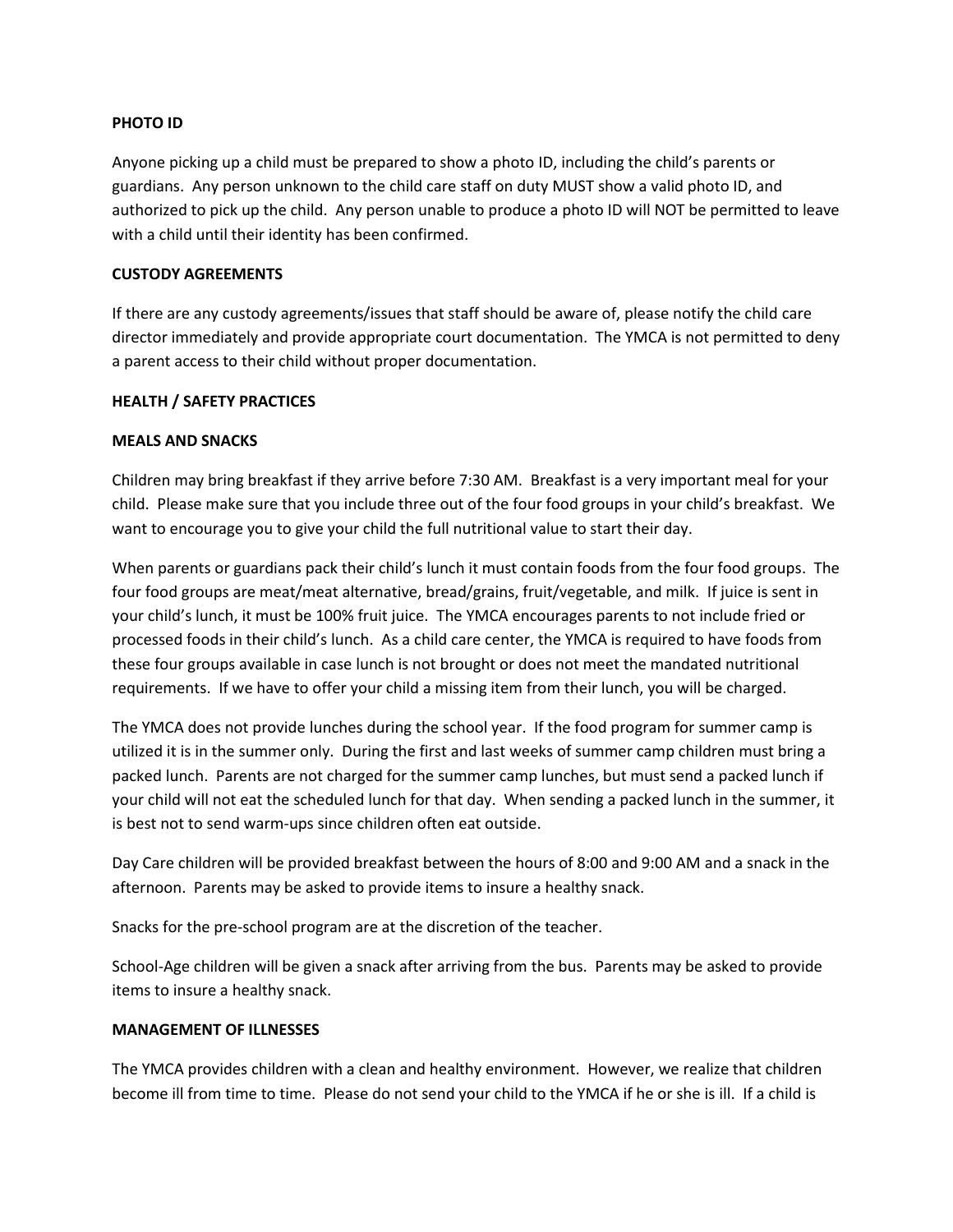suspected of having a communicable disease, a staff member will immediately notify a parent/guardian or emergency contact of the child's condition. A child with any of the following symptoms will be immediately isolated from the other children and discharged to the parent/guardian or emergency contact:

- Temperature of 100 degrees F in combination with any other signs of illness
- Diarrhea (more than one abnormally loose stool within a 24 hour period)
- Severe coughing (causing child to become red in the face or make a whooping sound)
- Difficult or rapid breathing
- Yellowish skin or eyes
- Redness of the eye, obvious discharge, matted eyelashes, burning, itching
- Untreated skin patches, unusual spots or rashes
- Unusually dark urine or gray or white stools
- Stiff neck with an elevated temperature
- Evidence of untreated lice, scabies, or other parasitic infestation
- Vomiting more than once or when accompanied by any other sign of illness
- Sore throat or difficulty swallowing

Any child demonstrating signs of illness not listed above will be isolated and carefully observed for symptoms and the parent will be notified. If a child does not feel well enough to participate in center activities, the parent will be called to pick up the child. Anytime a child is isolated, he or she will be kept within sight and hearing of a childcare staff member. The cot and any linens or blankets used will be washed and disinfected before being used again. A child discharged for illness may return to the center after 24 hours of being symptom free. If the child is not symptom free, a doctor's note will be requested stating that the child is not contagious.

# **PARENTS WILL BE NOTIFIED IF THEIR CHILD HAS BEEN EXPOSED TO A COMMUNICABLE ILLNESS.**

# **MEDICATIONS**

The YMCA will administer medications to a child only after the parent/guardian has completed a Request for Medication form. All proper sections of the form must be completed and the parent must hand the medication to a child care staff member. Medications will be stored in a designated area inaccessible to children, and taken on field trips in the first aid kit when needed. Medications may NOT be stored in the child's backpack, purse, or anywhere else where other children may have access to it.

PRESCRIPTION medications must be in their original containers and administered in accordance with the instructions on the label. Over the counter medications must also be administered in accordance to label instructions. If a parent requests any different dosages or uses, a physician must provide written instructions on the Request for Medication form. Over the counter medication will not be administered for more than three days without instructions from a physician.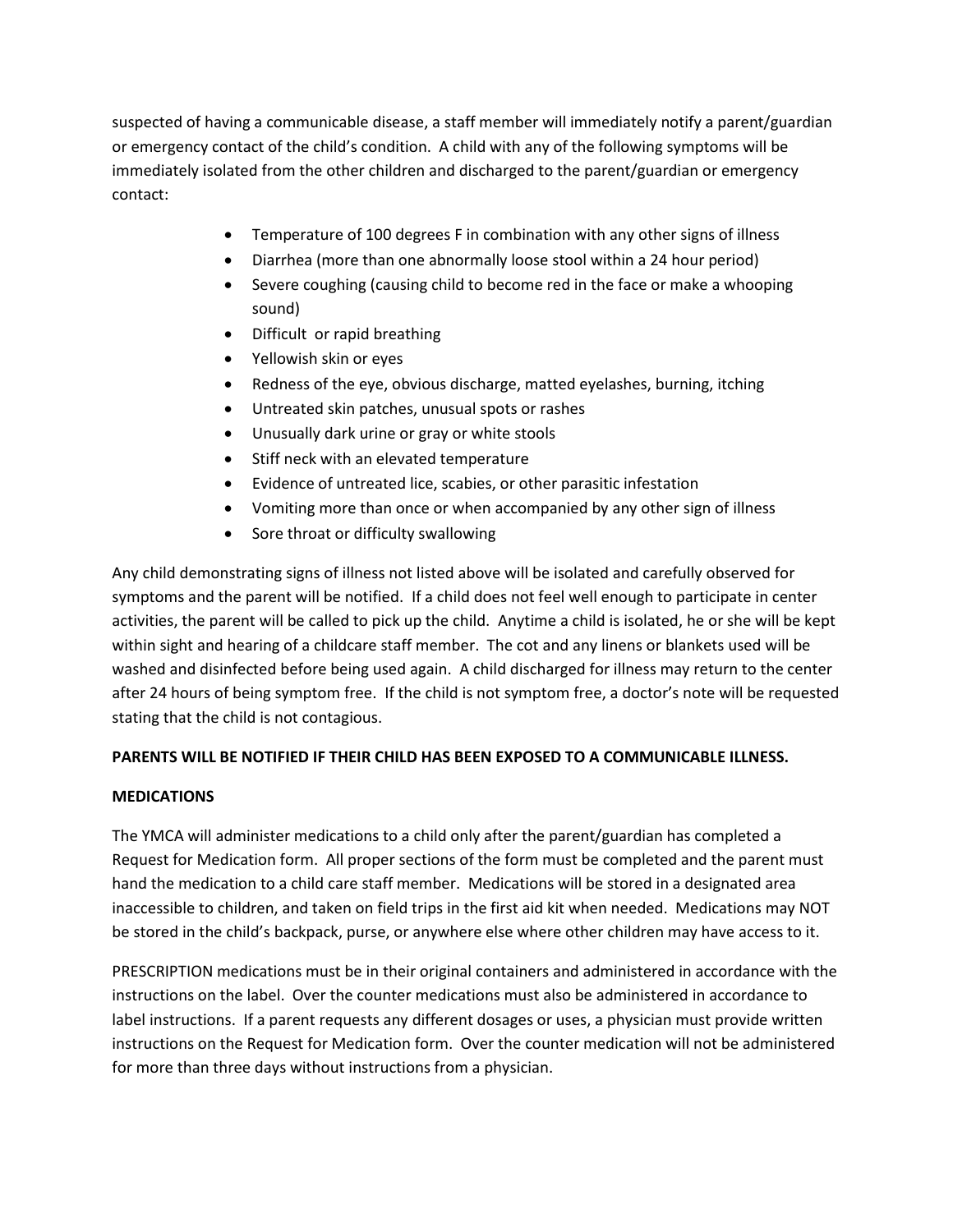The only exception to this requirement is school-age children that require the immediate use of an inhaler for a medical condition. School-age children will be permitted to maintain control of their inhalers, if a parent/guardian signs a release form stating that they are permitting their child to have access to the inhaler at all times. The child must keep the inhaler on his or her person at all times. The inhaler may NOT be stored in the child's backpack, purse, or anywhere else where other children may have access to it.

# **FOOD SUPPLEMENTS OR MODIFIED DIETS**

If your child requires a food supplement or modified diet, you must secure written information from your physician regarding this matter. Please speak with the Child Care Director for more information in regards to food supplements or modified diets.

# **ACCIDENTS / EMERGENCIES**

The YMCA has emergency procedures and policies in place and all new staff members are trained in these emergency procedures before starting work at the YMCA. Should an emergency occur while your child is in child care, staff will follow the procedures outlined below.

# **IN THE CASE OF A SERIOUS INCIDENT, INJURY, OR ILLNESS AFFECTING A CHILD**

All staff members are trained in First Aid, Communicable Disease and are CPR certified. In the case of a minor accident/injury the childcare staff will administer basic first aid. The child's parent or guardian will be notified if indicated by the severity of the injury. In the event that a child in the care of the YMCA requires emergency medical treatment, professional consultation, or transportation for emergency medical treatment, 911 will be called and the child's parent/guardian will be immediately notified. STAFF MAY NOT TRANSPORT CHILDREN IN THEIR VECHICLES IN THE CASE OF AN EMERGENCY. Transportation will be provided by EMS or by the child's parent or guardian. If EMS transports your child, a child care staff member will accompany the child to the hospital with all available health records and will stay with the child until the child's parent or guardian arrives.

# **EMERGENCY TRANSPORTATION**

The YMCA will not be transporting children in emergency situations. If a child requires transportation due to injury, illness, or any other emergency, the emergency squad and the parent will be contacted.

PLEASE NOTE: YMCA staff members are not permitted to transport your child in personal vehicles for any reason. Parents / Guardians must attend any field trips or activities involving pre-school age children.

An incident/injury report will be completed by the child care staff and given to the person picking up the child on the day of the incident or injury, if any of the following occur:

- The child has an illness, accident, or injury that requires first aid
- The child receives a bump or blow on the head (Parents are called)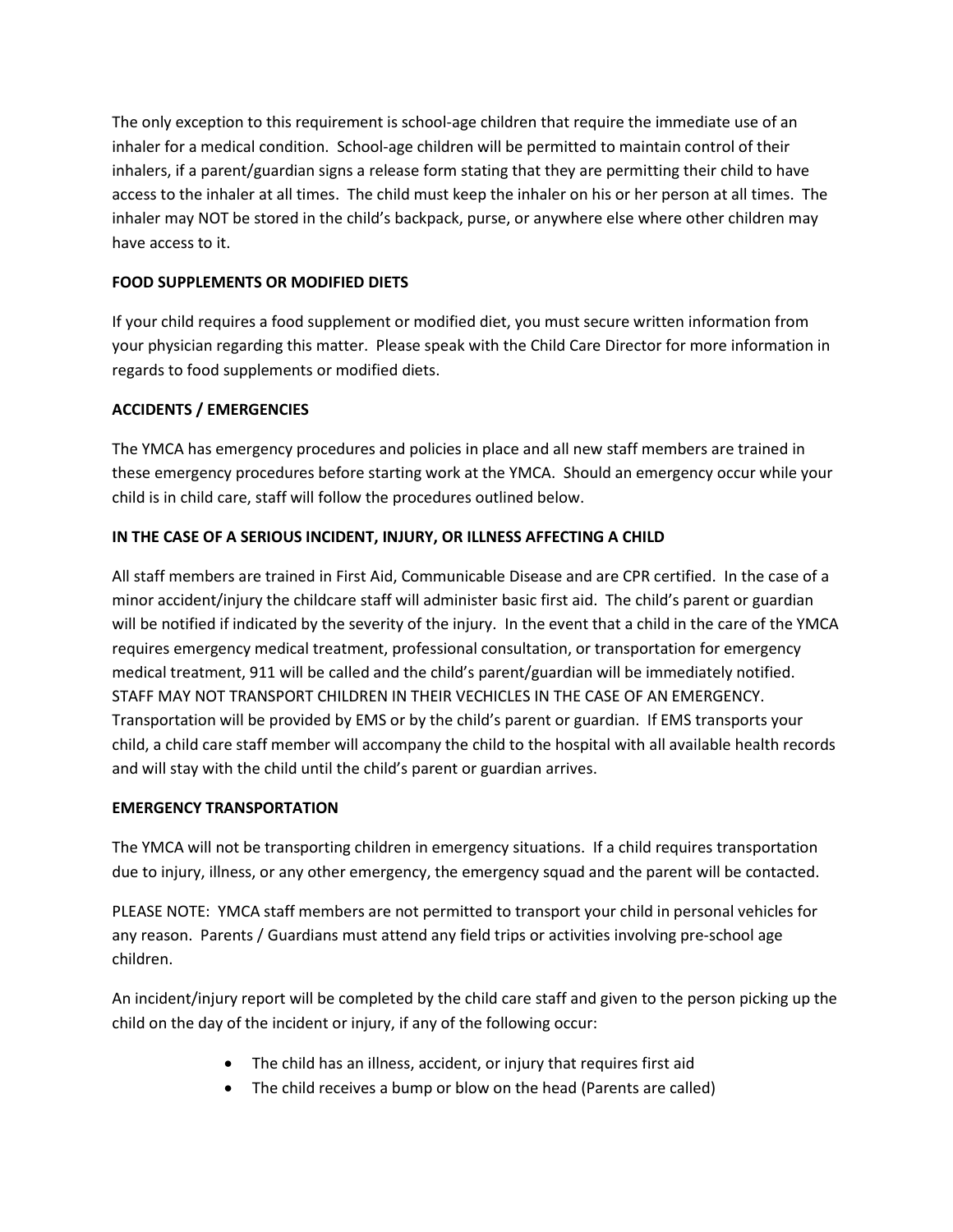- The child has to be transported by EMS
- An unusual or unexpected event occurs which jeopardizes the safety of the child

If the child requires emergency transportation, the report shall be available within twenty-four hours of the incident's occurrence. The YMCA will also contact licensing personnel from the appropriate Ohio Department of Jobs and Family Services office within twenty-four hours when there is a "general emergency" or "serious incident, injury or illness." The report will be provided to licensing staff within three days of the incident's occurrence.

# **SUMMER CAMP FIELD TRIPS**

Transportation for field trips will normally be provided by a bus rental with a bus driver, who has a CDL, from the contracted school or company. Campers will also regularly be walking to nearby parks or other locations. Parents and guardians will be informed prior to any field trip how children are being transported. Under no circumstances will children leave the YMCA without written parental consent. To ensure that children are accounted for at all times during field trips, each staff member will have specific children that he or she is responsible for supervising during the trip. Each staff member will carry both a group roster and a field trip check list for that group. On the field trip check list, additional counts will be taken of all the children prior to leaving the center, on the bus both ways, upon arrival at the field trip destination, at intervals during the field trip, upon leaving the destination, and upon arriving back at the center.

# **SWIMMING INFORMATION**

School-Age children will have the opportunity to swim one day a week after school and on school days off and snow days.. During swim time there will be AT LEAST one life guard on duty for every 35 children in the pool area. There will also be AT LEAST one child care staff member on duty for every 15 children in the pool area. The child care staff will actively supervise the children in the pool. There is a written swim permission form included in the enrollment packet for summer camp and before and after school program. Before your child may participate in swimming activities, he or she must have written permission from a parent or guardian on file. Also, please remember to send your child with a bathing suit and towel.

# **SUNSCREEN**

In order for your child to apply sunscreen during child care, a parent or guardian must complete a Request for Medication form. Sunscreen will be provided by the YMCA unless your child has special needs and will be stored in a designated area inaccessible to children. It will be taken on walks and field trips as needed. Sunscreen may NOT be stored in a child's backpack or purse. Children may apply their own sunscreen with adult supervision. Child care staff members will help any child that needs assistance applying his or her sunscreen appropriately.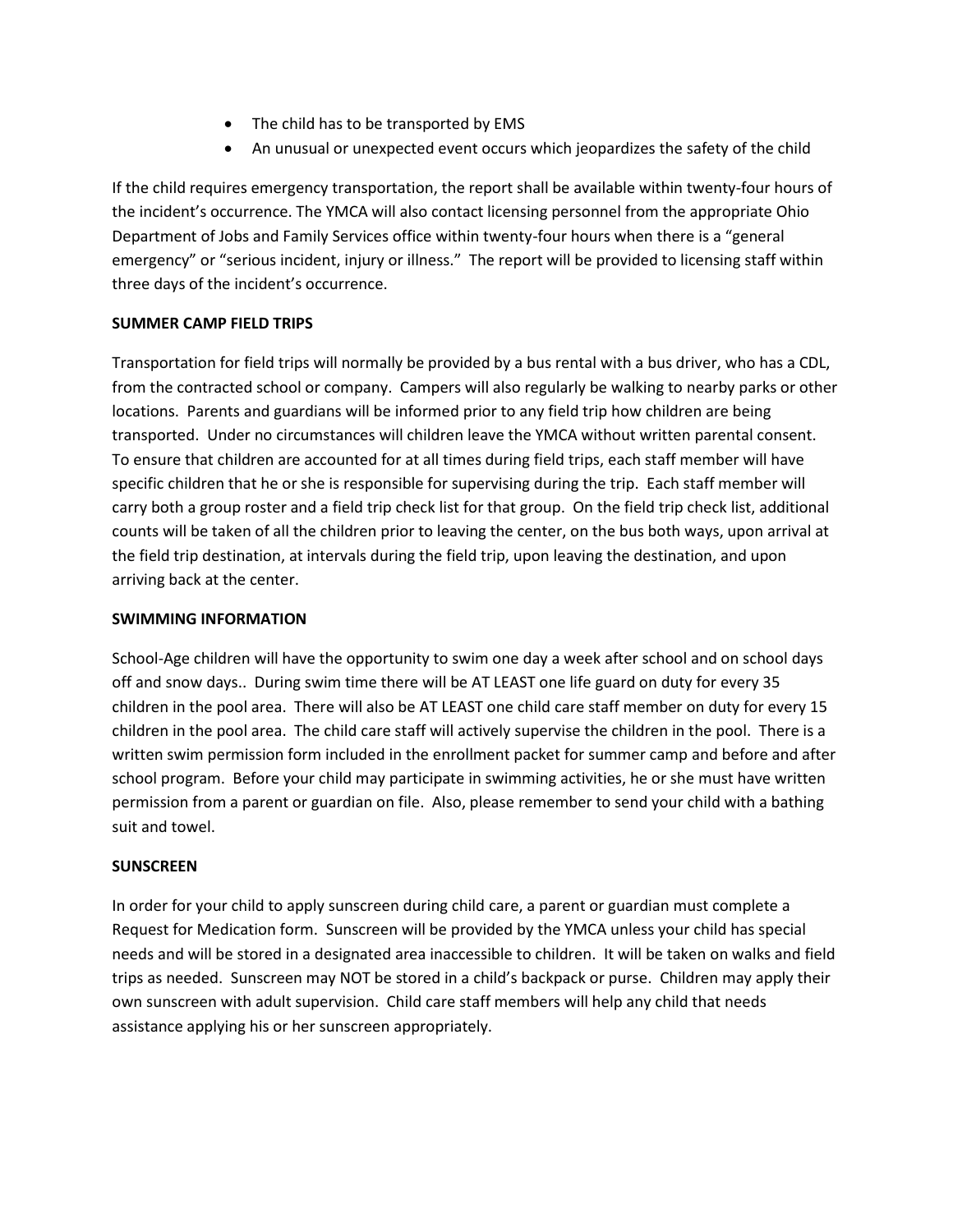# **OUTDOOR PLAY**

Research has shown that children stay healthier when they have daily outdoor play. Based on this information and state requirements, the YMCA will provide opportunity for outdoor play on a daily basis as the weather allows. Outdoor play will NOT be provided when the temperature drops below 32 degrees or above 90 degrees. Consideration will also be taken in regard to humidity, wind chill, ozone levels, and pollen count. The children will not be provided with outdoor play if the weather conditions are deemed unsafe. The children will also remain inside if it is raining, hailing, or if the ground is icy. The safety of the children is our utmost concern. On days when outdoor play cannot be provided, the children will be provided with opportunities for large motor play in the gym or the all-purpose room.

# **PLEASE SEND YOUR CHILD WITH PROPER OUTDOOR CLOTHING AS NEEDED, INCLUDING SWEATERS, COATS/JACKETS, HATS, GLOVES/MITTENS, AND SNOW BOOTS.**

## **GUIDANCE POLICY**

At the YMCA, your child will always be treated with respect. We believe that treating children with respect teaches them to respect others. We also believe that helping children learn self-control is important. Children will have clear, age-appropriate, expectations for their behavior while at the YMCA. The child care staff will use positive reinforcement and positive re-direction to encourage and help children meet these expectations whenever possible. When necessary, children may be asked to sit out from an activity, for an age appropriate period of time. Staff will be consistent, caring, and fair when giving consequences.

In the event that a child is having difficulty meeting expectations on a regular basis, has been fighting, or has used derogatory or disrespectful words, the child's parent or guardian will be notified in writing. If needed, a meeting may be set up with the child, his or her parent / guardian, and the child care staff to discuss possible solutions. If indicated, an individual behavior plan will be implemented. Every attempt will be made to work together with the parents and the child to correct the behavior. However the safety of the children is always our primary concern. If a situation arises where a child is consistently endangering him or herself, peers, or staff, or is behaving inappropriately in any way (including derogatory remarks) that causes harm to another individual, it may be necessary to suspend or disenroll the child from the program.

All the specifications in Rule 5101:2-12-22 of the Ohio Administrative Code applies to all persons in the center at all times.

#### **IN THE CASE OF A FIRE**

In the event of a fire, children will be instructed to drop what they are doing and get in line quickly and quietly. Child care staff members will take their attendance sheets with them. One staff member will lead the children out of the building in an orderly fashion via the appropriate fire escape route and take them to the park. One staff member will follow the last child out of the room or area. Staff members will check that no children are in the bathrooms and the last staff member out of the room will turn off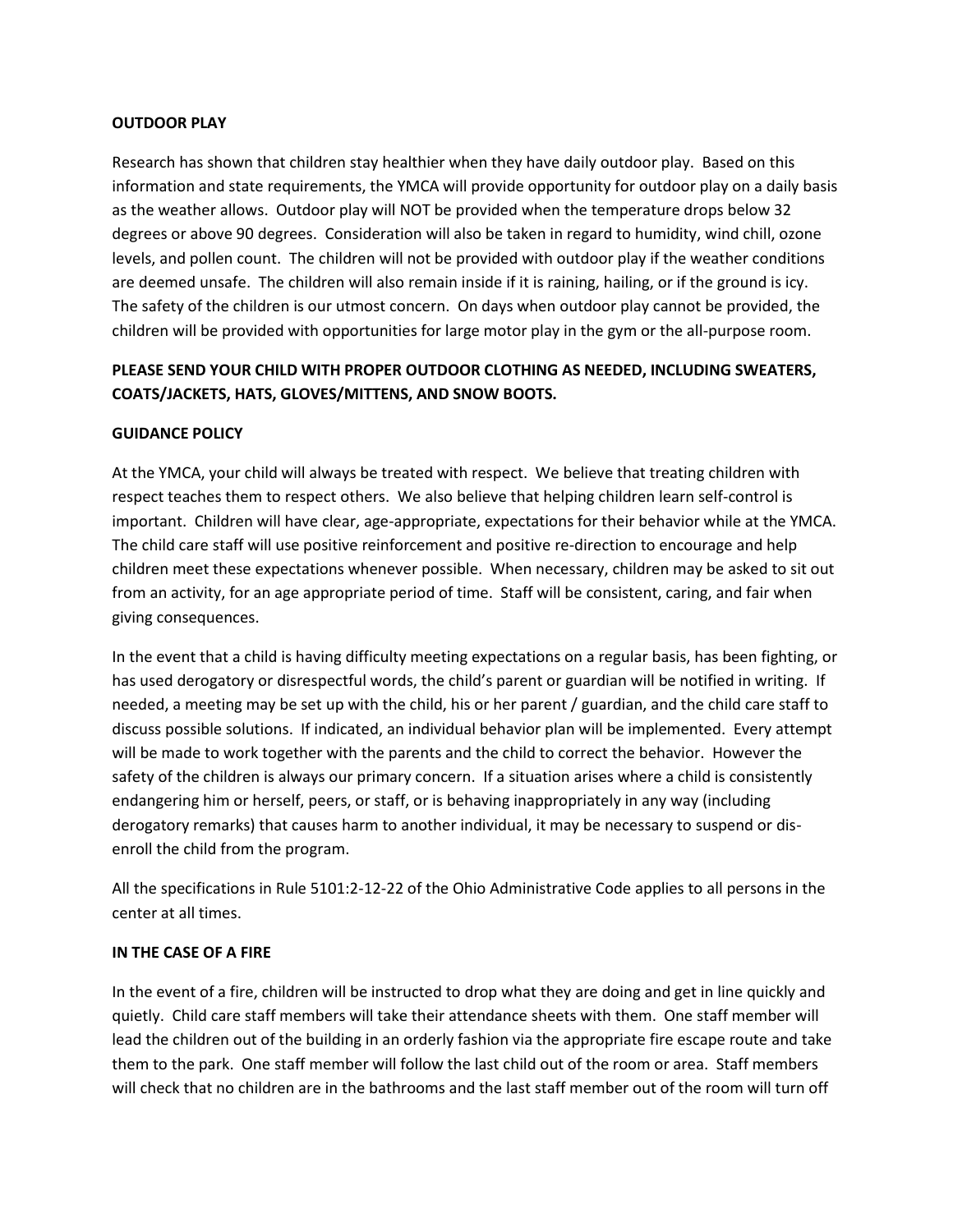the lights and shut the windows and doors. When the children are out of the building and removed to a safe spot, the child care staff will do a head count and take attendance to confirm that no child has been left in the building. Children will participate in monthly fire drills and will be aware of the procedures followed in the event of a fire.

# **IN THE CASE OF A TORNADO**

In the event of a tornado, children will be taken to the ladies locker room. Children will be instructed to kneel down facing the wall, put their heads down, and cover the backs of their necks with their hands, as practiced in tornado drills. Staff members will take their attendance sheets with them and confirm that all children are present. Children will participate in tornado drills at intervals throughout the year and will be aware of the procedures to be followed in the event of a tornado.

# **IN THE CASE OF LOSS OF POWER, HEAT, OR WATER**

In the event that the YMCA loses power, heat, or water, staff will evaluate whether or not power, heat or water will be working again shortly, confirm whether or not the phones are working, and assess any possible danger to the children. If the power is out, the emergency lights will come on and there is a flashlight in the first aid bag located in each room and/or area. In a power outage, staff will remain calm and instruct all children to sit down quietly to ensure that children do not sustain injury while moving or playing in the dim light. Bathrooms will be checked and all children will be accounted for. If it is determined that power, heat, or water will not be restored soon, parents, guardians, or emergency numbers will be contacted and asked to pick up their children and the program will close for the remainder of the day. Child care staff will remain at the site until all children are picked up by a parent, guardian, or other authorized person.

# **IN THE CASE OF A BOMB THREAT OR ANY OTHER THREAT REQUIRING EVACUATION**

If the safety of the children is threatened by a bomb threat, or any other threat that requires the evacuation of the building, the children will be taken to the southwest corner of the building. The child care staff members will ensure that children are all accounted for and evacuated in an orderly fashion. The staff will wait there for emergency personnel to arrive and tell us if evacuation is needed. If it is needed, the children will be transported by Sarta busses to the Navarre Civic Center at 99 W. Canal. Parents and family members may pick up the children there. Child care staff members will bring the attendance records.

# **ANY OTHER THREAT TO THE SAFETY OF THE CHILDREN**

If the safety of the children is threatened in any way, the childcare staff will follow the procedures outlined in the emergency plans and procedures. Staff members will use common sense, stay calm, ensure that all children in the care of the center are accounted for, adequately supervised, and removed from or protected against any threat to their safety. The Executive Director, Associate Executive Director, or Staff Director on duty will be notified. Emergency contacts will be made if indicated by the